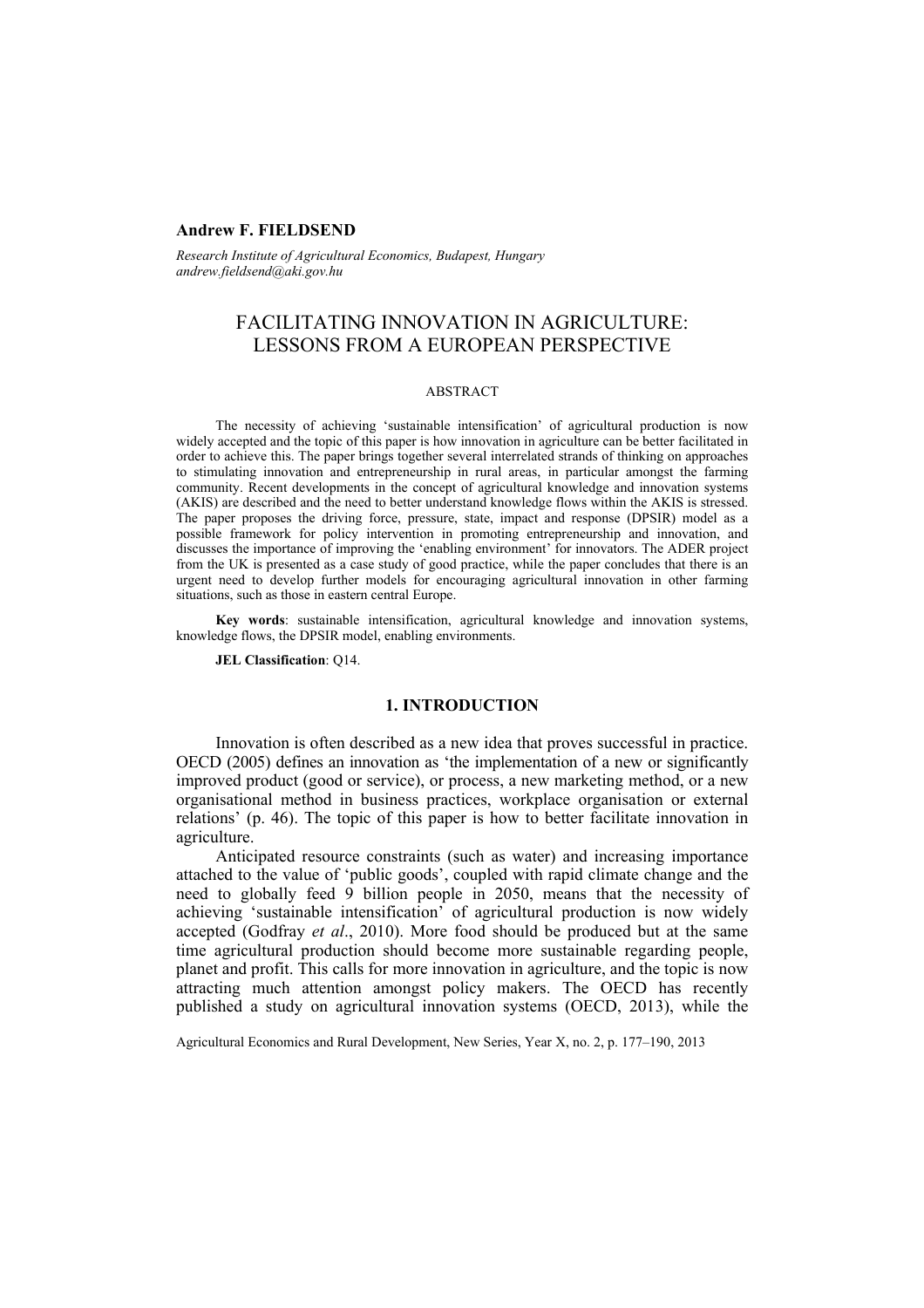European Union (EU) is in the process of setting up its European Innovation Partnership 'Agricultural Productivity and Sustainability. The United Nations Industrial Development Organisation (UNIDO), through its head office in Wien and in cooperation with BOKU (university in Wien), is conducting research into 'insights to rural enterprise development' which primarily addresses farming and takes into account general as well as sectoral policies (Hartwich *et al*., in preparation).

This paper brings together several interrelated strands of thinking, partly drawn from the above and also from the author's own experience, on approaches to stimulating innovation and entrepreneurship in rural areas, in particular amongst the farming community. It also proposes the driving force, pressure, state, impact and response (DPSIR) model as a possible framework for policy intervention in promoting entrepreneurship and innovation. The ADER project from the UK is presented as a case study of good practice that takes into account many of these considerations, and in the final section some general conclusions are drawn.

#### **2. AGRICULTURAL KNOWLEDGE AND INNOVATION SYSTEMS**

Several years ago, prompted by organisations such as OECD and FAO, the concept of 'agricultural knowledge and innovation systems' (AKIS) was introduced into the policy discourse. The concept was based on the idea that, in order to accelerate agricultural modernisation, innovation transfer should be strongly coordinated (Leeuwis and van den Ban 2004). It was implemented in many countries through a close integration, generally at national level, of public research, education and extension bodies, in many cases under the control of the Ministry of Agriculture. AKIS was seen as embracing four main groups of actors (Figure 1) whose mission is related to agricultural innovation, namely *research*, *extension services*, *education and training*, and *support systems* (i.e. producers' associations, credit and input organisations etc.).



 *Source:* Rivera *et al*. (2005).

Figure 1. A model of an Agricultural Knowledge and Innovation System.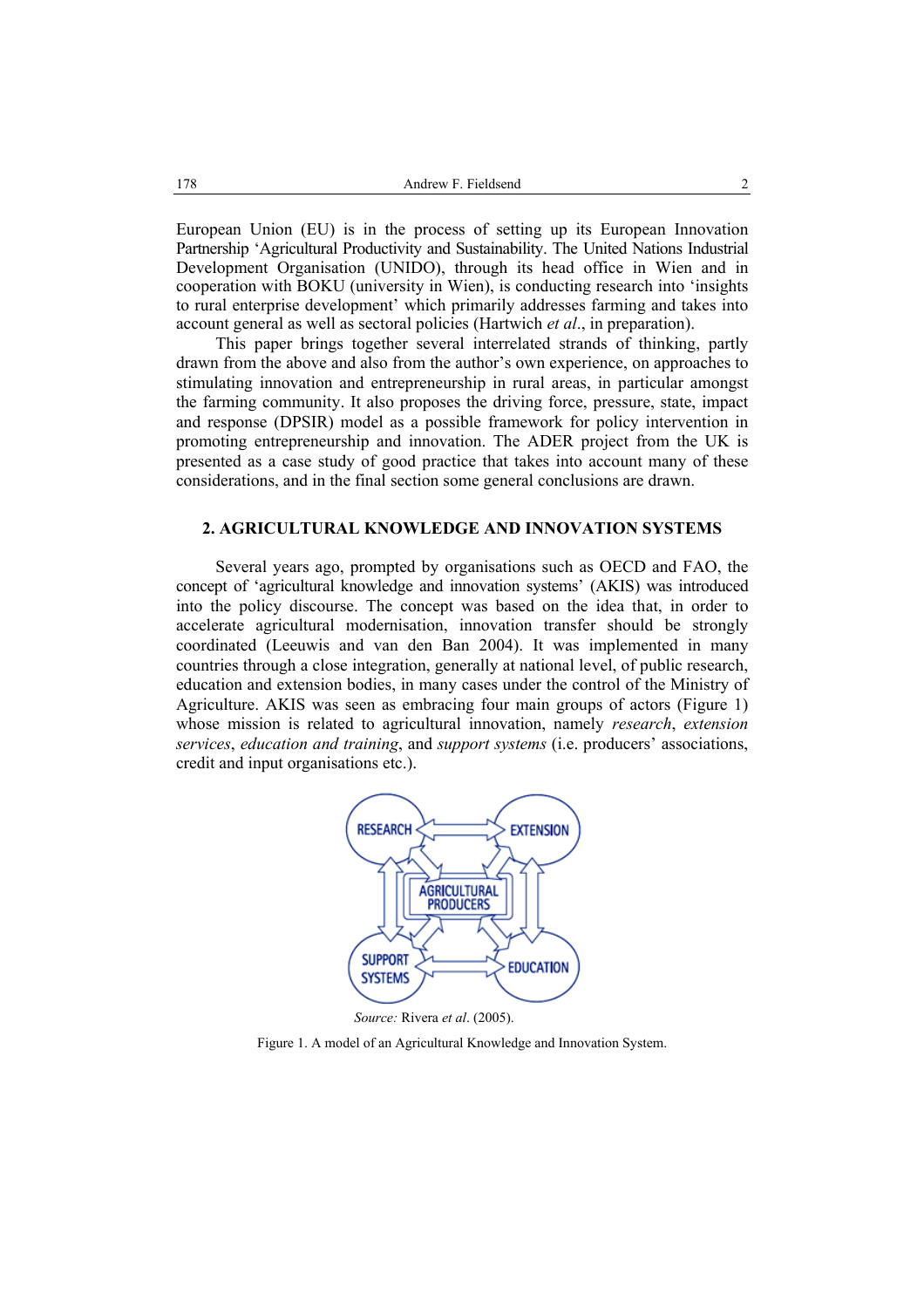The model advanced by Rivera *et al*. 2005 is simple if not simplistic and SCAR (2013) notes that "it is important to realise that there are many more actors in the food chain that directly influence the decision making of farmers and their innovations" (p. 16). A new model of the AKIS (Figure 2) is proposed by SCAR (2013) that positions the farmer within the *supply chain*, itself a major improvement, firstly as this is an important channel of information, knowledge and advice, and secondly as the model recognises the need for markets for innovations. The *Extension system*, *Education* and *Research* components are retained, and a new set of actors in the innovation process are introduced. Of these, *commercial services* include laboratories, veterinarians, management software, notaries, land brokers etc. SCAR (2013) states that *accountants* have been mentioned separately as being in some countries very influential on strategic decisions often stressed.



 *Source*: SCAR (2013).

Figure 2. Actors in the AKIS directly relevant to agricultural innovation in the food chain.

The inclusion of these 'new' actors in the AKIS model is consistent with the findings of Fieldsend *et al*. (2005), who identified *accountants* as a very important source of support to rural businesses in general in both the UK and Hungary. *Banks*, *solicitors* and *financial advisors* were also included in their list. A source that was identified by Fieldsend *et al*. (2005) as being very highly valued by rural business people and that should certainly be added to Figure 2 is *friends and family*. Other sources included *local government*, *trade organisations*, *business development agencies* and the *voluntary sector*. Riviera *et al*. (2005) would presumably classify these under *support systems*. Maybe Figure 2 includes these actors if *NGOs* is seen as a 'catch-all' category.

A weakness of Figure 2, compared to Figure 1, is that it does not explicitly show information, knowledge and advice flows. Knowledge flow systems are an essential component of AKIS. A knowledge flow system can strictly be seen as the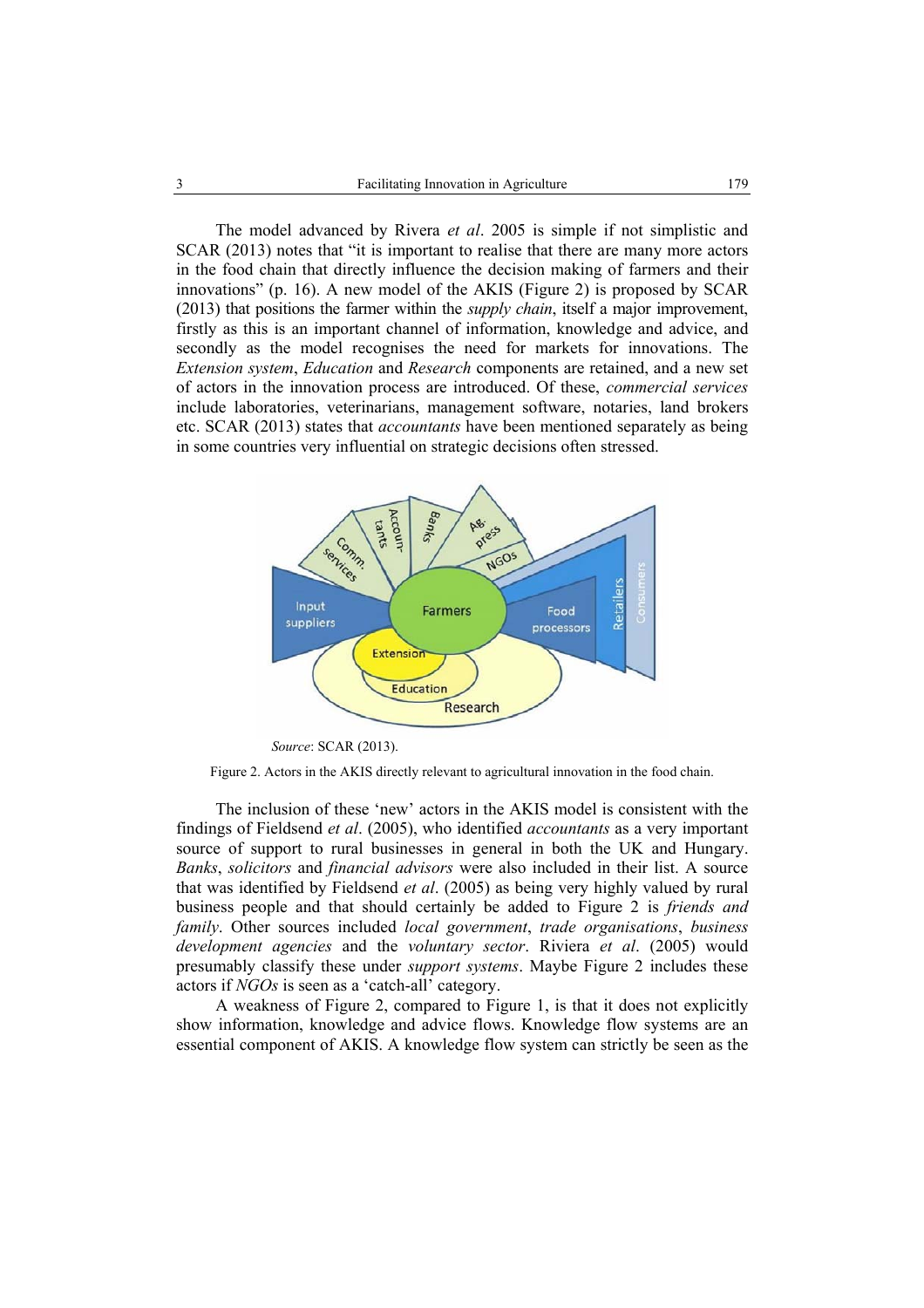flows of knowledge through an AKIS, including producers of knowledge (the supply side), information channels, and users of knowledge (the demand side). A traditional view of a knowledge flow system would include research as a source of knowledge, extension and education as knowledge and information channels, and agricultural entrepreneurs as recipients of knowledge. This 'linear' view is especially applicable to the situation in which researchers produce knowledge in terms of new technologies, such as farm machinery. Extension and education can spread this knowledge to the farmers, for instance by demonstration or written communication, and the farmers can apply it by using the new technology or machinery.

The AKIS model needs to better characterise knowledge flows, which are often multi-directional or 'participatory' rather than linear (SCAR, 2013). Figure 2 includes *agricultural press* as a component of the AKIS, but is it in fact part of the knowledge flow system through the AKIS? Fieldsend *et al*. (2005) noted *Internet* as an important source of support to rural entrepreneurs, not just in the UK, and this, too is a channel through which knowledge flows. This is a rapidly developing area of research with, for example, King (2011) noting that electronic communication is an increasingly important medium for UK farmers.

Knowledge flows should be designed to maximise farmer (actor) participation in the AKIS. In many parts of Europe there has been a historical tendency when developing farm extension programmes to design a 'one size fits all' approach which assumes that all land managers are similar in their life and business goals, similar in their learning styles and are all profit motivated. Most of these programmes have also had a 'top down' approach where information is provided to land managers which is intended to persuade them to change their behaviour. Such an approach to knowledge transfer must now be considered as outdated, for at least two reasons.

• *The political context of food and farming systems has changed*. Agricultural practices are now set within the context of achieving sustainability and responding directly to consumer concerns. Agricultural research also has to address a range of related issues and demands, from the need for stable food security and safety systems, environmental criteria, socio-economic changes in rural communities, to issues such as landscape management, biodiversity and conservation.

• *Farming is much more diverse than in the past and is often combined with other activities*. New knowledge is generated by farmers as well as researchers (basic and applied) and private companies and the importance of informal knowledge networks is increasingly recognised (Knickel *et al*. 2009). EC (2009) described AKIS in Europe as "currently unable to absorb and internalise the fundamental structural and systemic shifts that have occurred" (p. 95). It concluded that the old linear model of knowledge transfer (from scientists to the users) is outdated and should be replaced by an interactive model of networking systems, which integrates knowledge production, adaptation, advice and education.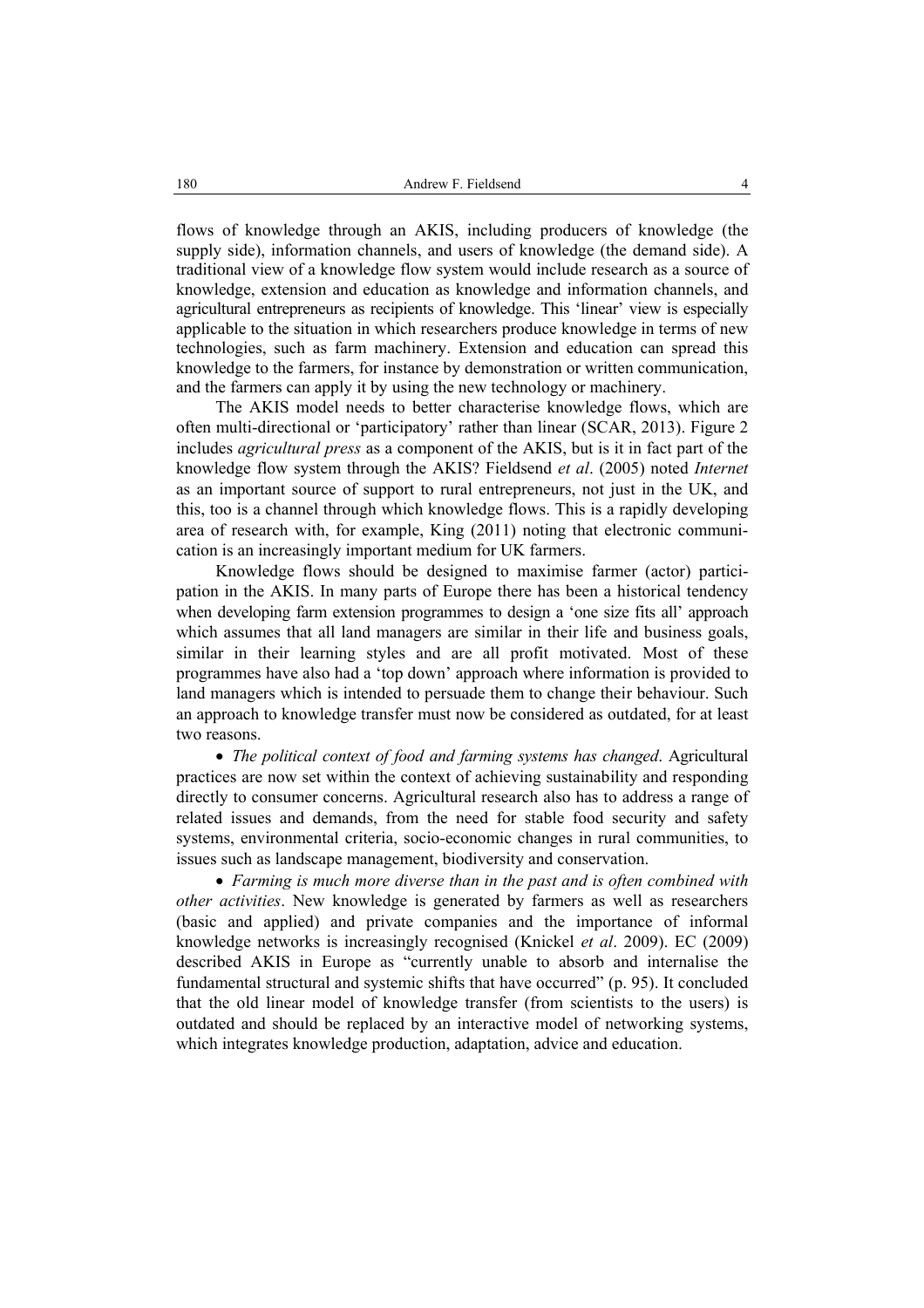However, setting up of such a 'top-down' structure in itself is not a guarantee of farmer participation. Research work reported by Murphy (2012) has identified at least five sets of non-financial variables that influence the decisions of farmers on the adoption of new technologies and policies:

• *Farmer characteristics* (age, education, gender, attitude to risk and personality);

• *Household characteristics* (stage in family cycle, level of pluriactivity and work patterns of spouse);

• *Farm structure* (farm type, farm size and debt to asset ratio);

• *The wider social milieu* (level of extension available, information flows, local culture, social attitude, attitude of trusted friends, the policy environment and the structure and impact of a range of institutions);

• *Characteristics of the innovation to be adopted* (characteristics of product or policy to be adopted).

Attempts by external organisations to impose more information on farmers' already crowded lives may simply reinforce their sense of helplessness about a particular situation. Kaplan (2000) proposed that the general solution to this kind of problem is to develop a participatory problem solving approach to encouraging sustainable behaviours and practices. Rather than telling people what to do, the correct approach would be to provide people with an opportunity to figure out for themselves how various broadly defined goals can be met. There is evidence (Wandersman, 1979) that people in groups prefer to work with experts than on their own. Garforth *et al*. (2005) found that sustainable rural businesses, communities and economies are more likely to emerge from creative processes of identifying problems and opportunities, and developing strategies for dealing with them, than from the implementation of a package of measures developed by others.

Thus, beyond purely modelling the structure of the AKIS, attention must also be paid to how knowledge flows in the AKIS can be adapted to maximise the participation of the different sections of the farming community, especially hardto-reach groups. I return to this later but firstly the conceptual challenge of framing policy interventions designed to stimulate agricultural entrepreneurship and innovation is discussed.

### **3. THE 'DPSIR' MODEL: A FRAMEWORK FOR POLICY INTERVENTION TO PROMOTE INNOVATION?**

Pender *et al.* (2012) reviewed several 'conceptual frameworks' for wealth creation and rural livelihoods and noted that difficulties exist in linking 'community factors' with 'more macro-level political factors, policies, and programs influencing them' (p. 71). UNIDO's enterprise development cycle model (Figure 3) is a valuable contribution to furthering our understanding of the mechanisms of innovation development but it provides only a limited understanding of how programme designers and managers can intervene to stimulate rural and agricultural innovation.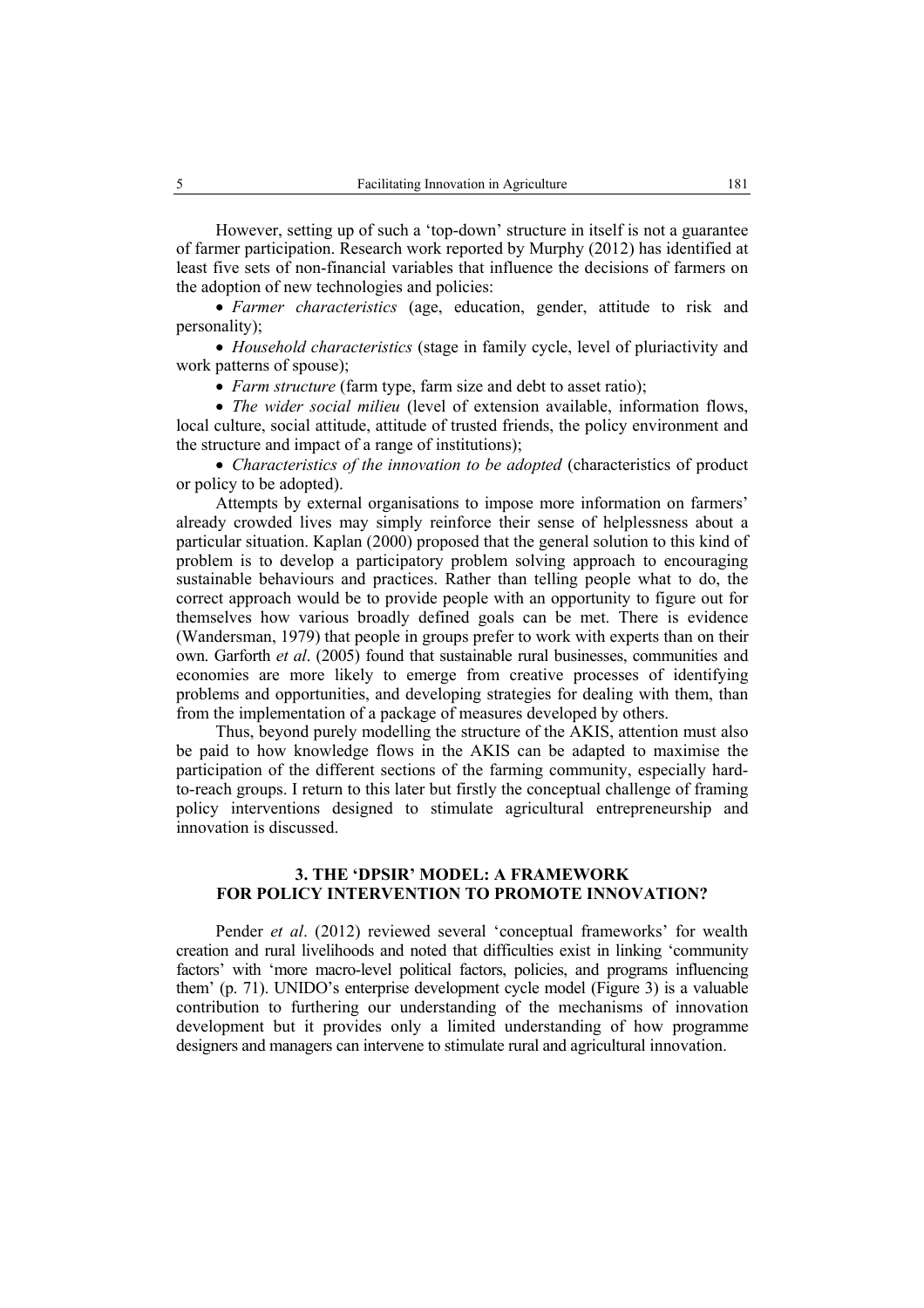

 *Source*: UNIDO (2012).

Figure 3. Categorisation of enterprise development approaches.

To overcome this, in its work on identifying new sources of rural employment, the EU Framework 7 project 'RuralJobs' (www.ruraljobs.org) used the driving force, pressure, state, impact and response (DPSIR) model as a tool to show the link between driving forces which affect employment and economic prosperity, and policy responses (Figure 4). These driving forces were shown to be the 'territorial capital' of the area, which 'RuralJobs' categorised as human, social, physical, financial and natural capital after DfID (1999).



Figure 4. The DPSIR model applied to employment.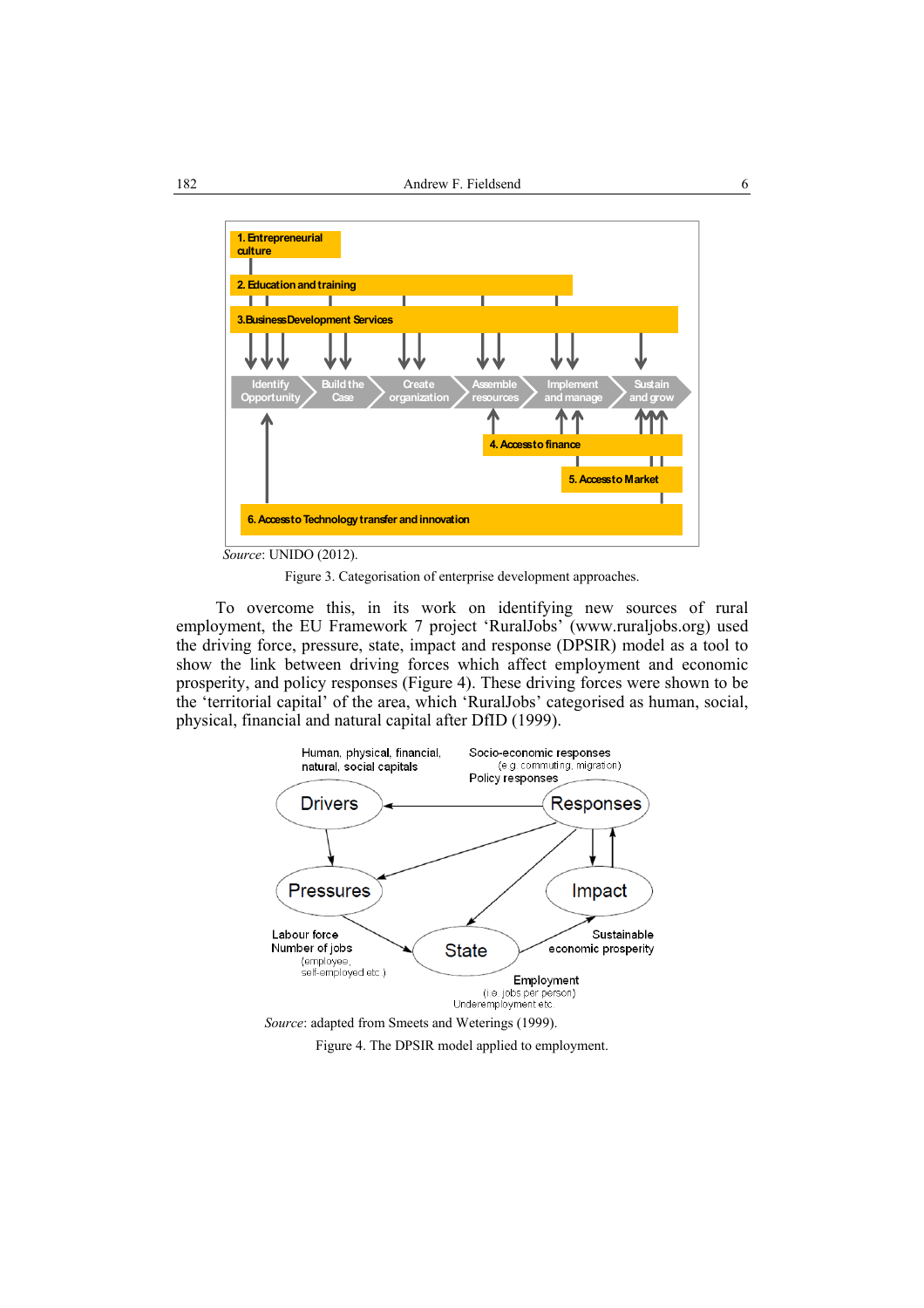In brief, rural employment (jobs per person of working age) represents the *state* in the model. Employment has an *impact* on economic prosperity (which is one of the four key objectives of the EU Sustainable Development Strategy) and other issues such as social cohesion, and these in turn influence policy (and other, such as socio-economic) *responses*. These responses may be targeted either at the *driving forces* which in turn influence the pressures on employment, i.e. supply of labour (working age population) and supply of jobs (economic activity), or directly at the creation of more and better jobs.

Responses can take two forms, *socio-economic* responses and *policy* responses.

For the former, where the number of jobs in a locality is insufficient, the working age population may respond by commuting to urban centres or by temporarily or permanently migrating.

Policies to increase economic prosperity can be targeted at the *pressures* of working age population or number of jobs. For example, government proposals in several EU Member States to raise the retirement age will lead to an increase in the supply of labour. The supply of jobs can also be directly increased by government intervention, such as through subsidies for job creation (the Hungarian '*Út a munkához*' programme being an example) although in many such schemes the jobs are not economically sustainable after the funding ends.

Policies can also be targeted directly at the *state* of employment (i.e. employment rate and associated factors such as underemployment) by connecting 'offer' with the 'demand', one approach being through the funding of 'job (search) centres'.

However, the recommendations arising from the 'Rural Jobs' research are mainly targeted at the *driving forces* in the DPSIR framework. An approach which integrates exploiting natural capital in a sustainable way with the development of the other 'capitals' of the territory (i.e. via a place-based or territorial policy approach as advocated by Barca, 2009) can create jobs and encourage working age people either to stay in, or relocate to, rural areas.

The DPSIR model is not simply an abstract concept. This is a wellestablished model that has been widely used in the past in environmental studies (Smeets and Weterings, 1999). Its practical relevance was demonstrated by the compilation of a set of 40 indicators drawn from several major programmes and strategies (Fieldsend, 2010). Fourteen indicators of driving forces include *Educational attainment* (human capital), *Business investment* (financial capital), *Crime rates* (social capital), *Internet infrastructure* (physical capital) *and common bird index* (natural capital). There are four indicators of pressures (*Population*, *Population density*, *Number of jobs*, *Jobs density*) and six indicators of state (*Activity rate*, *Employment rate*, *Unemployment rate*, *Long term unemployment rate*, *Employment by sector*, *Status in employment*). Impact is measured through *Personal income*, *Inequality of income distribution*, *Housing (crowding)* and *Motorisation rate*. A further eight indicators of state cover topics that are much less easy to measure such as *Time related underemployment*.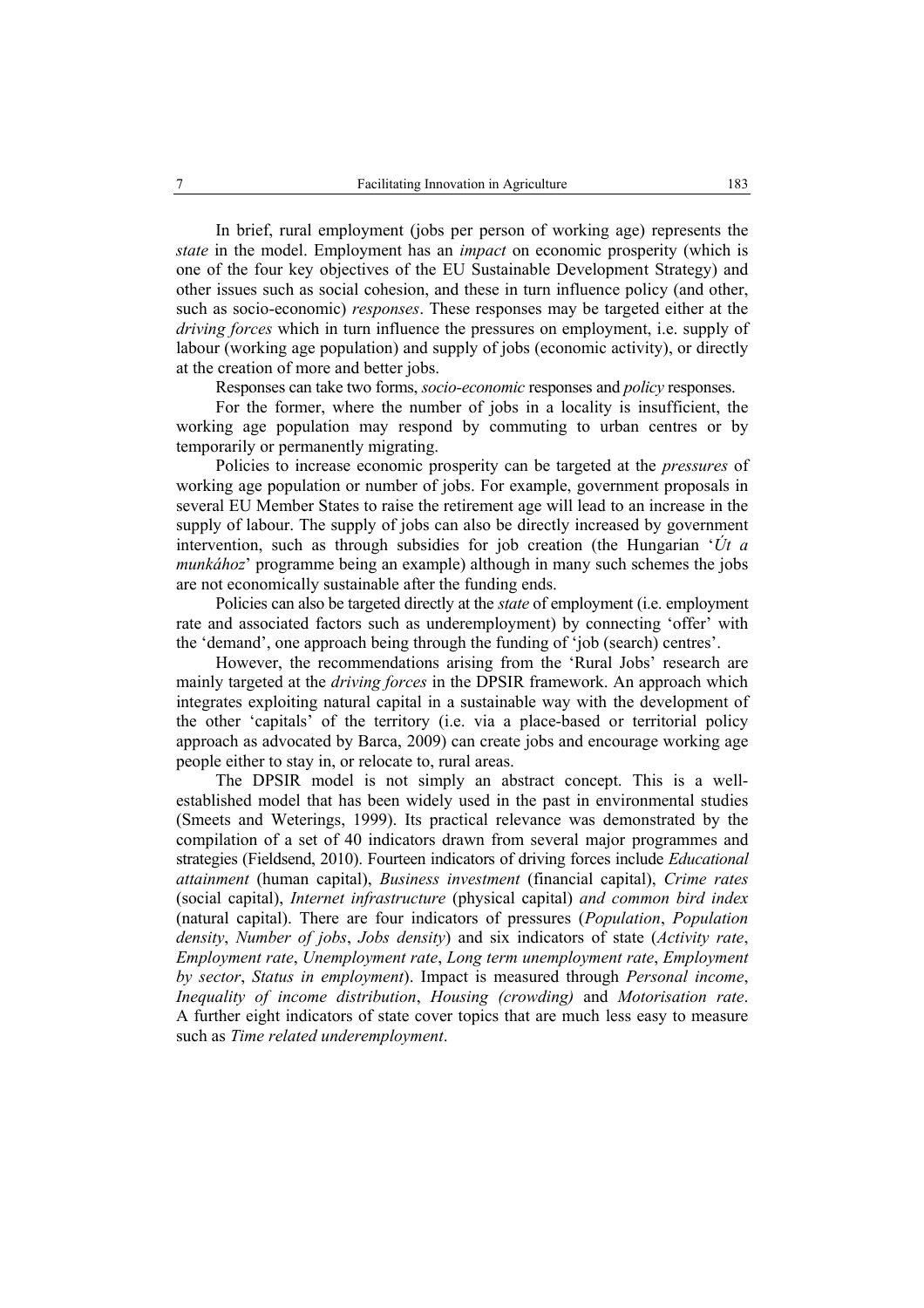It would be worth exploring if the DPSIR model can also be used to strengthen our understanding of the relationship between rural and agricultural innovation and policy responses. Could 'innovation activity' be defined as the *state* in the model? As in Figure 4, it might be anticipated that the *impact* of innovation activity could be measured as 'economic prosperity', and that the level of prosperity would influence policy *responses*. Clearly, policy responses could be targeted at any point in the model, but an important focus may be on developing 'innovation culture' in a community or territory as a *driving force*. Innovation culture can then lead to an increase in 'innovation skills' or 'human capital', which could be seen as a *pressure* that drives 'innovation activity'.



 *Source:* Christy *et al*. (2009).

Figure 5. Hierarchy of enabling needs for agri-industry competitiveness.

One policy approach to developing an 'innovation culture' is to improve the 'enabling environment' for innovators. Christy *et al*. (2009) developed a hierarchy of enabling needs that a government can consider in addressing its role in advancing economic progress (Figure 5). At the base of the pyramid, the state must provide *essential enablers* that will make possible the function of markets and enterprises. Items such as the rule of law (e.g. contract enforcement, property rights), the provision of infrastructure and a conducive trade policy can be placed in this category. So-called *important enablers* are second-order activities that the state can and often does provide, such as norms, standards and regulations, financial services, and research and development. Finally, Christy *et al*. (2009) define *useful enablers* as sufficient but not necessary conditions to include business regulation, linking small farmers to formal markets and business development services.

Various tools exist (e.g. SWOT analysis, SOR analysis) that can be used to further understand the relationships between the different components of the DPSIR model (Fieldsend, 2013).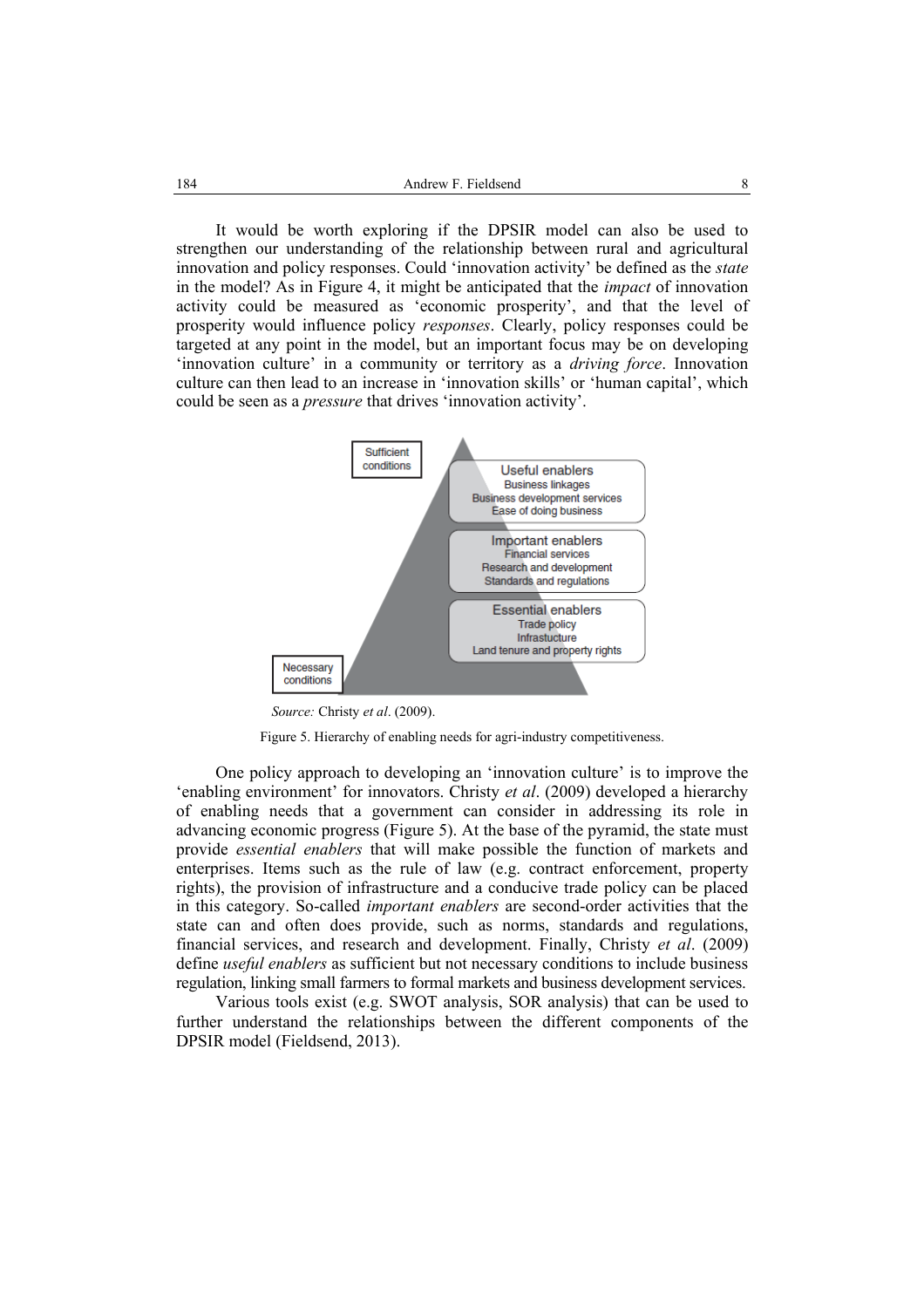## **4. THE EIP 'AGRICULTURAL PRODUCTIVITY AND SUSTAINABILITY'**

The European Commission (EC) is presently setting up the European Innovation Partnership (EIP) 'Agricultural Productivity and Sustainability' that will serve as a catalyst to enhance the effectiveness of innovation-related actions in agriculture during the 2014–2020 programming period (EC, 2012). The overall objectives and proposed structure of the EIP are widely known and need not be described in detail here.

Two major forums are being used by the EU for consultation about the EIP. One is the Standing Committee on Agricultural Research (SCAR) Collaborative Working Group on AKIS, author of SCAR (2013) which is currently in press, while the other is the Focus Group on Knowledge Transfer and Innovation which is composed of representatives from EU Member States' national administrations, National Rural Networks, and EU organisations and academics. The Focus Group (ENRD, 2013) deducted several relevant lessons from a set of case studies it collected that identify some activities that can encourage the development of an entrepreneurial culture:

• *Animating the potential innovators*. Very often the stakeholders have already conceived a possible innovation but they lack knowledge and support in order to proceed;

• *Advisory services and 'innovation brokers' play a key role in the innovation process*, acting as facilitators in a process with a high level of complexity and multiple actors involved;

• *Good communication and cooperation and building trust between the various actors* are fundamental for success in this interactive process;

• *Assessing market needs* is a precondition for innovation. Understanding the market changes and trends is an important condition for identifying the domains for innovation;

• *Combining different funds and different measures* enables implementing more complex projects and making use of different options available;

• *Building the right partnership* is important by bringing together the right partners who have the motivation, skills, knowledge on the subject and are willing to invest into a successful partnership;

• *A local business model* is required, which will be adapted to the local specificities and incorporates the economic, social, and cultural characteristics of the area;

• *Ensuring the flexibility of authorities and regulations*, on how the rural development policy is implemented and supports the innovation process;

• *Managing risk and handling failure*, as risk taking and the possibility of failure are integral parts of the innovation process;

• *A clear framework for innovation* is also important for defining the measures and conditionality which can lead to innovation.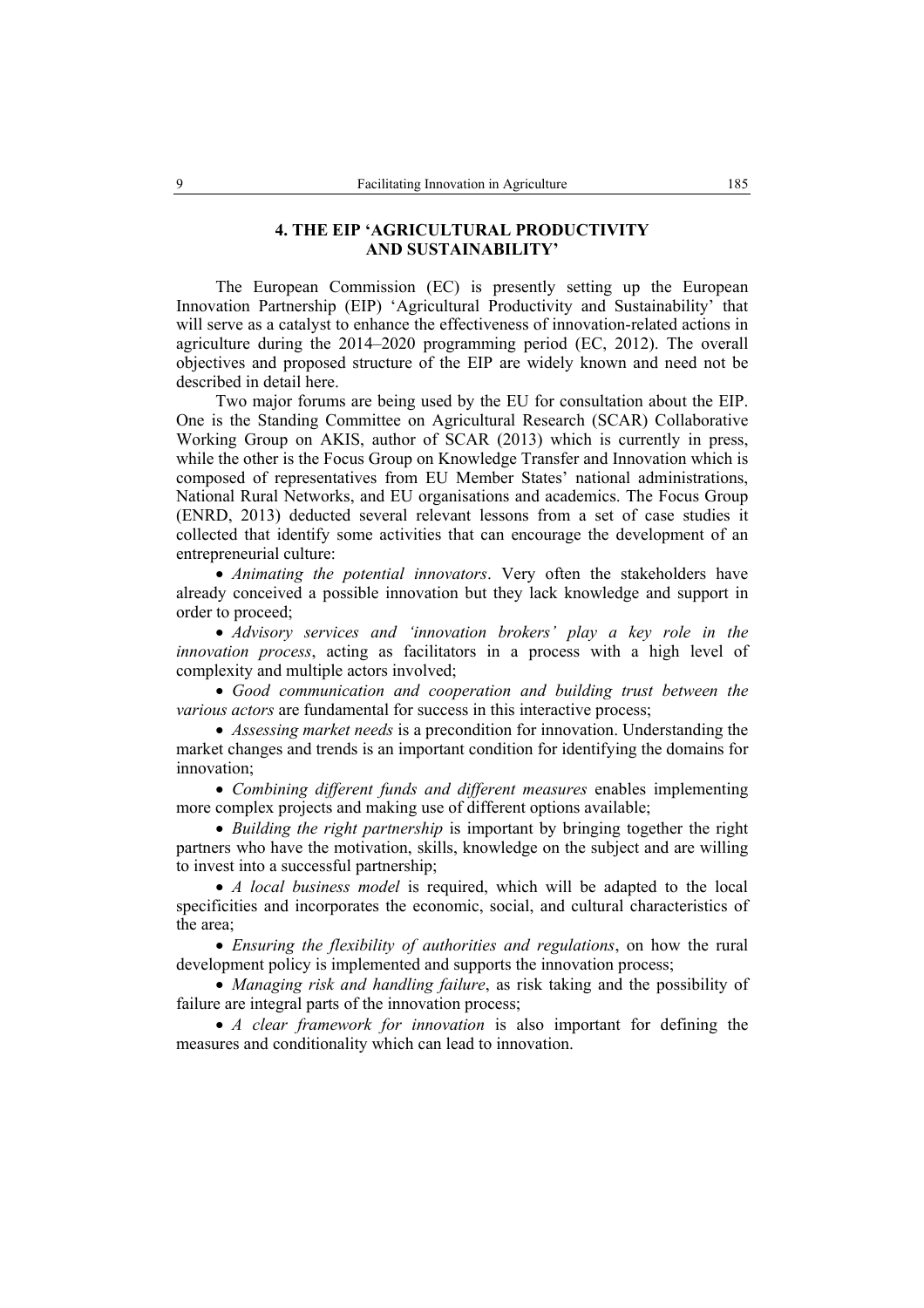These guidelines are relevant to the establishment of Operational Groups (OGs) that are expected to be the main 'delivery mechanism' under the EIP. OGs build upon a tradition where innovative farmers develop successful new practices, products and services or machinery and even software. The idea is that, using the 'participatory' network approach to forming partnerships, OGs will result from bottom-up initiatives arising from the needs and opportunities identified by farmers themselves, and bring together farmers, advisors, researchers, businesses and other actors into groups to develop innovative solutions. This 'multi-actor approach' is expected to ensure the necessary cross-fertilising interactions between actors in the AKIS. The key feature is that the forming of OGs shall take place on the initiative of innovation actors. No specific conditions are laid down by the EC as regards the size, the composition and the specific undertakings of an OG.

In the framework of the DPSIR model, therefore, in view of the perceived need to improve the innovativeness of agriculture and the socio-economic development of rural areas (*impact*), OGs, via the EIP, may therefore represent an example of a policy *response* intended to establish an 'innovation culture' (or at least framework) in agriculture as a *driving force* that will stimulate 'innovation activity' (*state*) via an increase in (the mobilisation of) 'innovation skills' (*pressure*).

A note of caution is appropriate here. Gorton *et al*. (2009) and Swain (2013) have pointed out that EU agricultural policy has been tailored to the predominance of (medium-sized) family farms, but that agriculture in the eastern EU Member States is characterised by a historical absence of such farms. Thus it remains to be seen if the EIP can be effectively implemented in post-transition AKIS such as in Romania and Hungary.

## **5. CASE STUDY: AGRICULTURAL DEVELOPMENT IN THE EASTERN REGION**

The Agricultural Development in the Eastern Region (ADER) project was implemented in the East of England between 2001 and 2007. It was set up at a time when farmers in the region were facing radical business choices about either leaving the industry, re-skilling, diversifying or adjusting farming practices in response to the then-new agri-environment incentives arising from the reform of the Common Agricultural Policy. ADER focused on helping farmers, by means of skills development programmes and business support, to identify new opportunities and develop alternative business activities (Murphy, 2012).

During its existence ADER supported over 4,000 one-to-one clients and nearly twice that number of group attendees. In 2009, 48 per cent of farms in the region were estimated (Keep 2009) to have diversified enterprises (i.e. approximately 4,000 farms), thus a large percentage of these will have used one or more services offered by ADER. A record of ADER case studies shows that 47 per cent of the supported businesses were involved in adding value to farm production in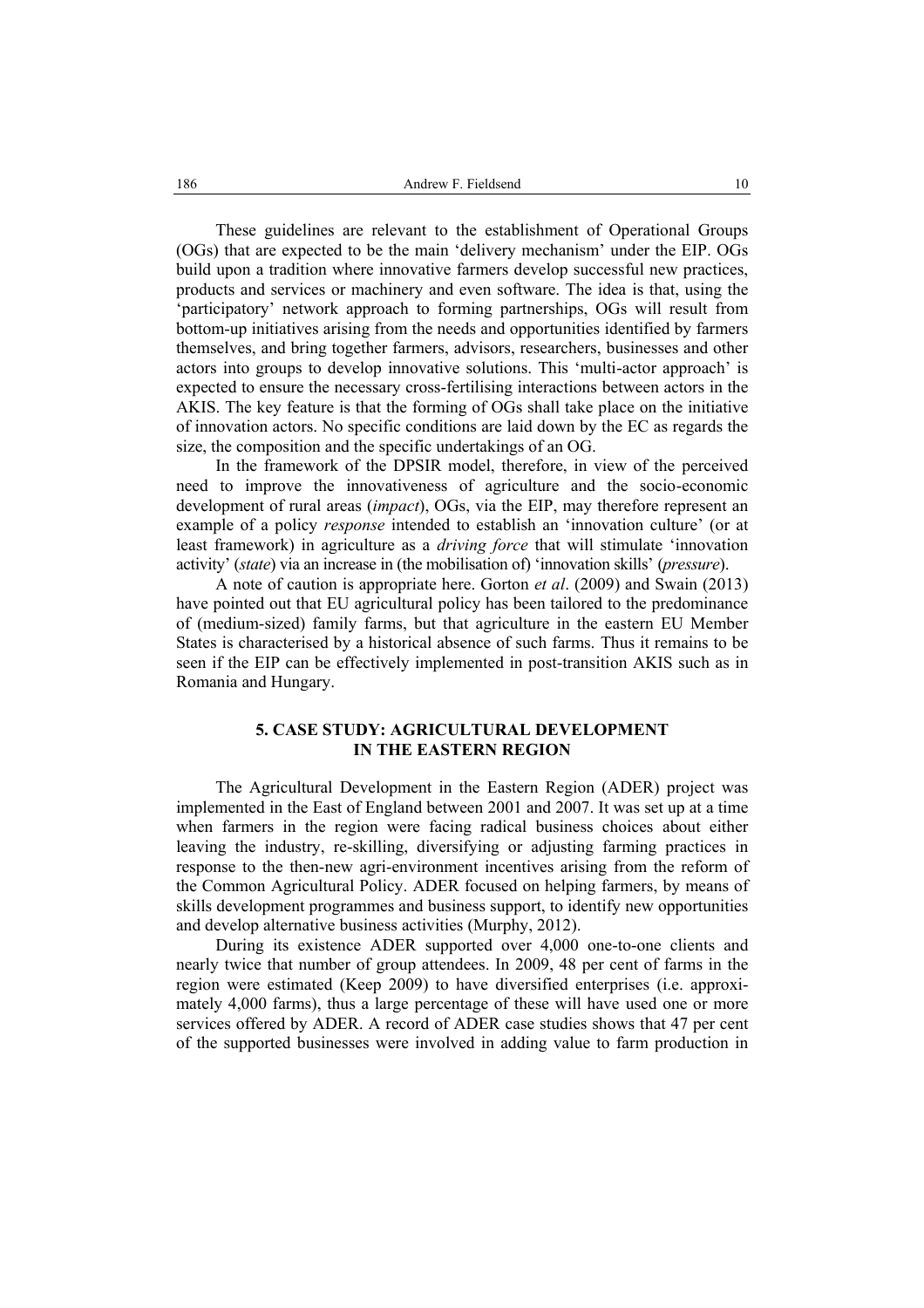the form of new products, farm shop outlets and marketing initiatives. Another 33 per cent were not related to farm production but used existing buildings for diversification activities such as holiday accommodation, children's nurseries, a hat shop and upholstery work. The remaining 20 per cent were involved in equine and wildlife and conservation projects. These results suggest that ADER, including its facilitated group learning activities, significantly contributed to supporting innovation amongst farmers in the region. Two key features of ADER underpinned its success:

Firstly, it was jointly developed by the Regional Development Agency (EEDA, as the main funder) and a group of land based Higher Education Colleges (which provided the service), and was endorsed by industry organisations (such as the National Farmers' Union, NFU) which helped to secure political backing and funding and promoted the project to their members. As a result, the project quickly gained the trust of the farming community and the level of farmer engagement was high.

Secondly, although ADER provided one-to-one business support to farmers, the experience of the team was that this one-to-one support was not the most successful method in creating real change in farmers' attitudes and behaviours. Instead, the facilitated group learning (i.e. small group seminars) proved to be a more sustainable method in creating attitude and behaviour change in land managers and therefore more sustainable development in the rural community, even though it was perhaps less easy to report that information in a quantitative way to funding bodies.

More generally, Murphy (2012) identified five lessons learned from the ADER project:

• *Be flexible*: ADER needed to be flexible and responsive to keep in touch with changing farmer needs;

• *Focus on farmer based promotion*: using farmers wherever possible to promote the programme;

• *Choose tutors and advisors carefully*: Farmers are very sceptical about the motives of professionals and tutors and advisors;

• *Provide a choice over timing and delivery location*: Farmers are much more receptive to support which takes into account the farming calendar and which is delivered locally.

• *Find ways to engage 'at risk' groups*: Anecdotal evidence suggested that traditionally those farmers who are most in need of help to change direction are often the least willing to accept it.

Although ADER represented a different concept to the OGs of the EIP, it has two characteristics in common with them. One is that it combined agricultural *extension* with the other three components of AKIS (*research*, and *education and training* through the agricultural colleges and *support systems* such as EEDA and the NFU). The other, the facilitated group learning approach, recognises that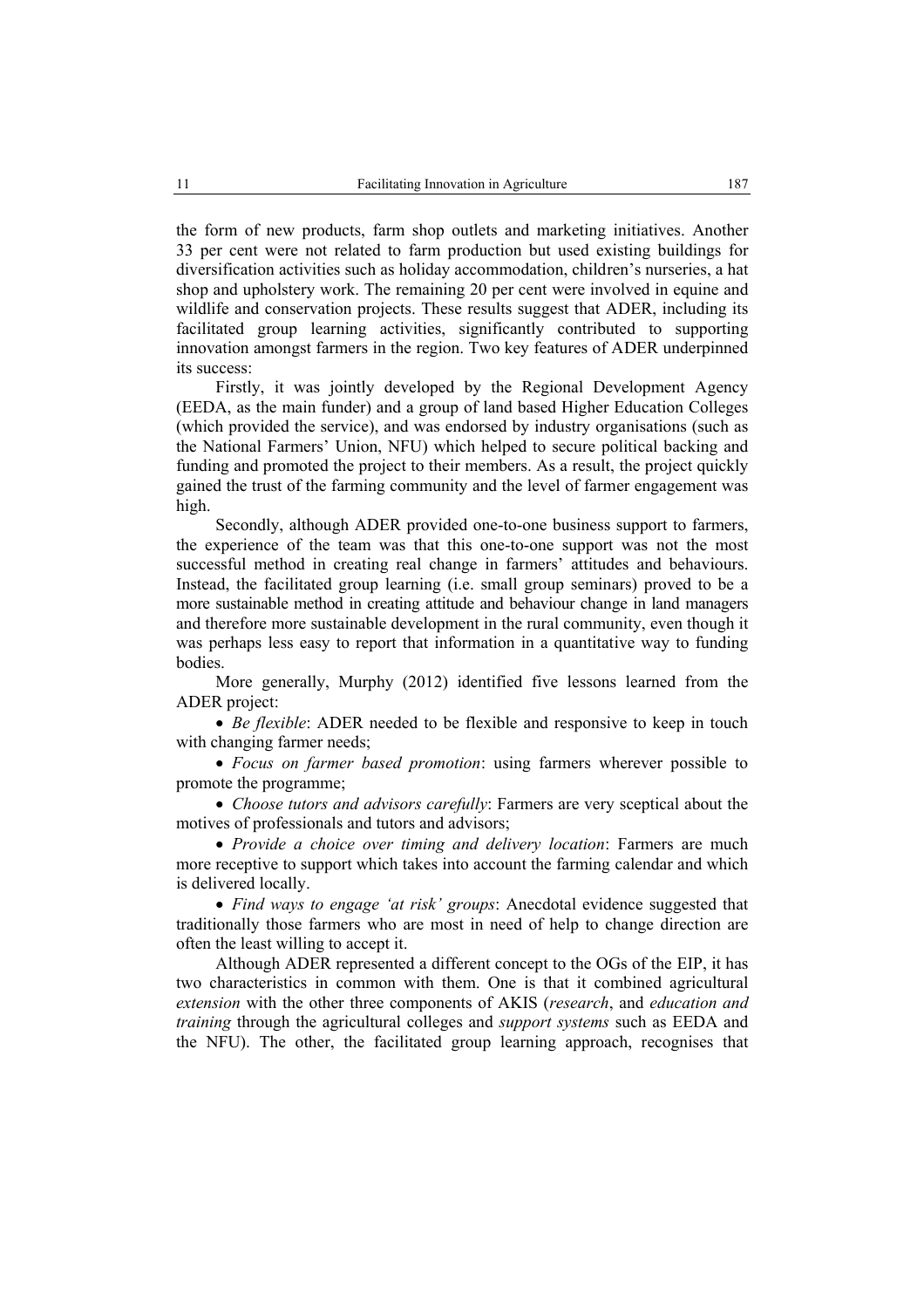people (including land managers) like to feel in control of their lives. This rationale that proved to be effective in the ADER project is applicable to the approach being adopted by the EIP and also has application in other situations.

#### **6. DISCUSSION AND CONCLUSIONS**

All of the above topics are relevant to the current challenge of facilitating agricultural innovation in the EU. Firstly, the concept of AKIS is valuable in illustrating the wide variety of actors that can contribute to rural (agricultural) innovation and entrepreneurship. It is, however, a concept that is still in its infancy and the model is still being developed. Alongside the concept itself, it is equally important to understand (a) that innovation in agriculture depends on using different types of knowledge (lay/tacit/codified/scientific etc.) (Dockès *et al*., 2010) and (b) how information, knowledge and advice flows through the AKIS. In the context of both of these points, the currently widely held view is that a 'top-down' approach to stimulating innovation is not as effective as a participatory approach. Engagement of hard-to-reach groups, semi-subsistence farmers being a good example, is a continuing challenge.

Another challenge is how to better understand the links between policy formulation, entrepreneurial activity and economic prosperity. The DPSIR model could potentially be used for that purpose and this paper has shown how it can be applied to the EIP 'Agricultural Productivity and Sustainability'. An interesting exercise would be to try to interpret the enterprise development cycle illustrated by UNIDO (2012) in the context of the DPSIR model. A cursory assessment is that it focuses on promoting 'innovation (entrepreneurial) culture' (*driving force*) and thus 'innovation (entrepreneurial) skills' (*pressure*). If so, it would appear to fit to the DPSIR model of being a form of policy intervention designed to enhance economic prosperity by increasing rural innovation. *Access to finance* and *access to markets* illustrate the relevance of improving the 'enabling environment' as part of a holistic approach to encouraging innovation and entrepreneurship.

The EIP 'Agricultural Productivity and Sustainability' builds heavily on the concept of AKIS and of participatory approaches to generating innovation. It remains to be seen, however, how effectively it operates outside of a western European model of agriculture. There is sufficient evidence to suggest that this is a potentially serious problem. The work reported by Murphy (2012) that identified at least five sets of non-financial variables influencing farmer behaviour echoes the set of 'adoption predictors' categorised by Hartwich and Scheidegger (2010) as (a) adoption of innovation technologies, knowledge etc.; (b) access to and endowment with resources; (c) socio-demographic factors; (d) socio-psychological behaviour; and (e) communication. At the very least it must be anticipated that a considerable proportion of farmers will not willingly engage with this process. The EIP will hopefully prove to be one successful means of stimulating rural (farming) innovation, but it cannot be expected to be a 'one size fits all' solution.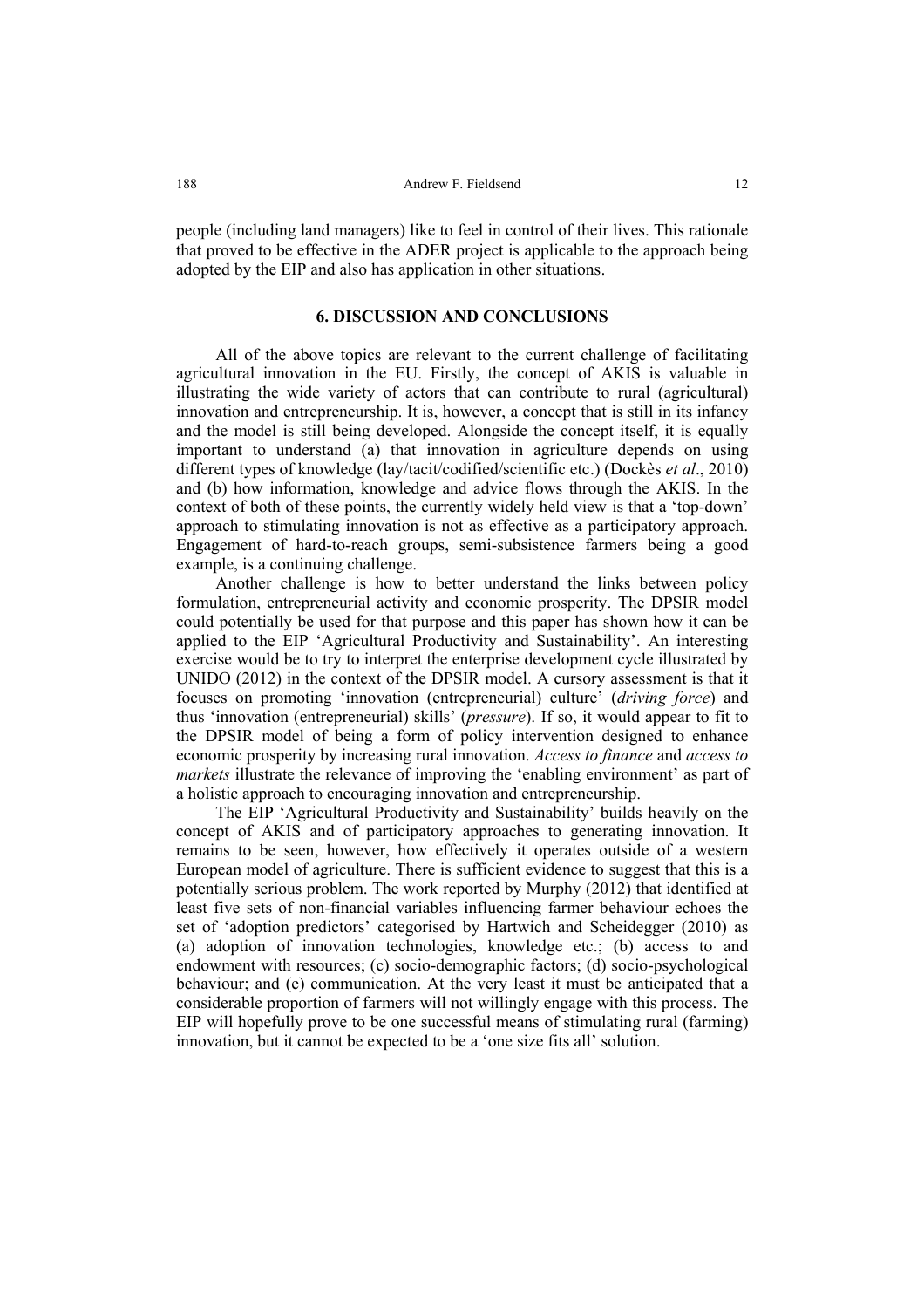The Agricultural Development in the Eastern Region project implicitly adopted the concepts of AKIS and a participatory approach to learning and stimulating farmer innovation in an approach that was strongly farmer-focused. It provides an example of how some of the concepts discussed earlier in this paper can be successfully applied in practice. In pursuit of 'sustainable intensification' there is an urgent need to develop further models for encouraging agricultural innovation in other farming situations, such as those in eastern central Europe.

#### **REFERENCES**

- 1. Barca, F. (2009), *An agenda for a reformed cohesion policy: A place-based approach to meeting European Union challenges and expectations.* Independent Report prepared at the request of Danuta Hübner, EU Commissioner for Regional Policy, April 2009.
- 2. Christy, R., Mabaya, E., Wilson, N., Mutambatsere, E., Mhlanga, N. (2009), *Enabling Environments for Competitive Agro-industries, Agro-industries for Development*. In: C.A.da Silva, D.Baker, A.W. Shepherd, C. Jenane, S. Midanda-da-Cruz (eds), Agro-industries for development. Wallingford: CAB International and Roma: FAO.
- 3. DfID (1999), *Sustainable Livelihoods Guidance Sheets*. London: Department for International Development.
- 4. Dockès, A-C, Tisenkopfs, T, Bock, B. (2010), *Reflection paper on AKIS prepared for the SCAR Collaborative Working Group on AKIS*.
- 5. EC (2009), *2nd SCAR Foresight Exercise: New Challenges For Agricultural Research: Climate Change, Food Security, Rural Development, Agricultural Knowledge Systems*. Luxemburg: European Commission.
- 6. EC (2012), *Communication from the Commission to the European Parliament and the Council on the European Innovation Partnership 'Agricultural Productivity and Sustainability'*. COM(2012) 79 final. Brussel: European Commission.
- 7. ENRD (2013), Phase 1 Report. Brussel: *European Network for Rural Development*.
- 8. Fieldsend, A.F., Raupeliene, A., Nagy, J. (2005), *Comparing the business support needs of rurally-based businesses in Hungary, Lithuania and the United Kingdom*. In: M. Vincze (ed.), The proceedings of the international conference: The Impact of European Integration on the National Economy – Regional and Rural Economics, Cluj-Napoca, Romania, 153–161.
- 9. Fieldsend, A.F. (2010), *Indicators for the assessment of the potential for employment creation in rural areas*. Studies in Agricultural Economics **111**, 49–64.
- 10. Fieldsend, A.F. (2013), *Rural Renaissance: an integral component of regional economic resilience*. Studies in Agricultural Economics **115** (2), 85–91.
- 11. Garforth, C., Angell, B., Archer, J., Green, K. (2003), *Improving farmers' access to advice on land management: lessons from case studies in developed countries*. Network Paper no. 125. London: Agricultural Research & Extension Network.
- 12. Godfray, H.C.J., Beddington, J.R., Crute, I.R., Haddad, L., Lawrence, D, Muir, J.F., Pretty, J., Robinson, S., Thomas, S.M., Toulmin, C. (2010), *Food Security: The Challenge of Feeding 9 Billion People*. Science **327** (5967), 812–818.
- 13. Gorton, M., Hubbard, C., Hubbard, L. (2009), *The Folly of European Union Policy Transfer: Why the Common Agricultural Policy (CAP) Does Not Fit Central and Eastern Europe*. Regional Studies **43**, 1305–1312.
- 14. Hartwich, F., Scheidegger, U. (2010), *Fostering innovation networks: the missing piece in rural development*? Rural Development News 1/2010.